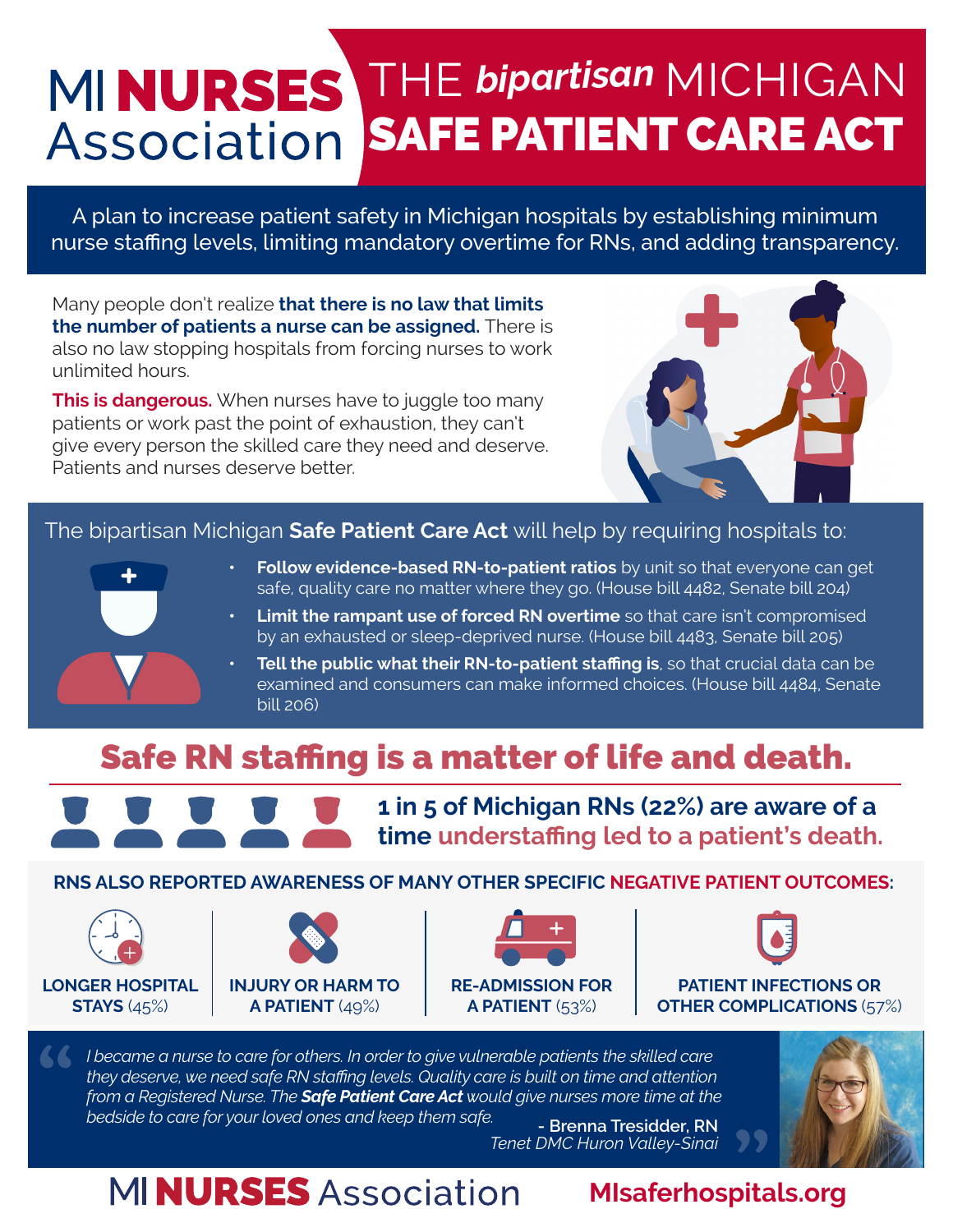# MICHIGAN RNS, DOCTORS, & VOTERS AGREE: NURSE UNDERSTAFFING IS HURTING PATIENTS

Michigan nurses, physicians, and voters agree that **patient care in hospitals is suffering because RNs are being assigned too many patients at once.**

**Half (50%) of RNs in Michigan**  hospitals say they are assigned an **unsafe patient load at least 50% of the time they are working.** 



## VOTERS, RNS, & DOCTORS STRONGLY SUPPORT A SAFE STAFFING LAW



There is overwhelming support for a law establishing minimum nurse-to-patient ratios in Michigan. **Patient safety is not a partisan issue**, and a safe staffing law is supported by voters of all backgrounds and

#### **Voters blame understaffing on hospitals trying to save money, NOT a "nursing shortage."**

more likely the result of… RN understaffing in Michigan hospitals is



| <b>Group</b> | Favor | <b>Oppose</b> | <b>Group</b>        | <b>Favor</b> | ppose  |
|--------------|-------|---------------|---------------------|--------------|--------|
| Democrat     | 89%   | 7%            | <b>Wayne County</b> | 81%          | 15%    |
| Republican   | 73%   | 24%           | Oak./Mac. County    | 76%          | 19%    |
| Independent  | 75%   | 19%           | Southeast           | 80%          | 15%    |
|              |       |               | Southwest           | 80%          | 14%    |
| $<$ \$30 $k$ | 88%   | $10\%$        | $NC$ /UP            | 77%          | 20%    |
| $$30-$60k$   | 76%   | 19%           |                     |              |        |
| \$60-\$100k  | 76%   | 17%           | Female              | 83%          | $13\%$ |
| $$100k+$     | 76%   | 20%           | Male                | 75%          | 21%    |

from all across Michigan.<br>*%* who support a mandatory minimum nurse-to-patient ratio law.

**About these polls:** Three statewide surveys, commissioned by the Michigan Nurses Association, were conducted by independent polling firm Anderson Robbins between September of 2015 and February of 2017. They polled **600 Michigan voters** (representative of all Michigan voters), **401 Michigan RNs** (88% of whom were not MNA members), and **200 Michigan physicians** (all currently employed providing direct patient care in Michigan hospitals). Margins of error for each: **RN poll**: +/- 4.9 percentage points • **Voter poll**: +/- 4 percentage points • **Physician poll**: +/- 7 percentage points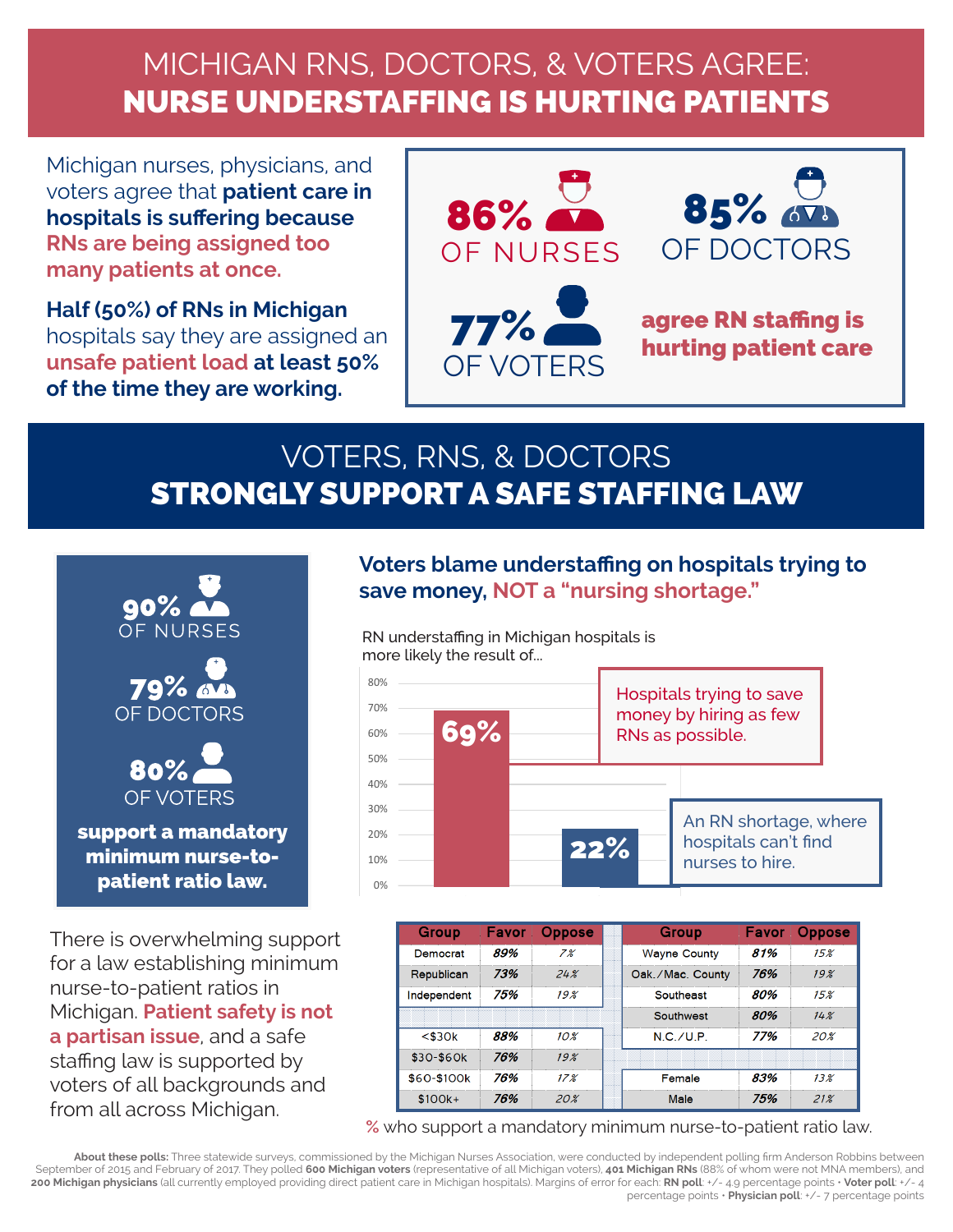# FREQUENTLY ASKED QUESTIONS

#### **Why does Michigan need a safe staffing law?**

Michigan hospitals do not currently have consistent standards. In some ICUs, an RN may have up to 4 patients at a time; in others, the limit is 1 or 2. State and federal law contain vague language requiring adequate staffing, but give no details. Experience shows that guidelines and committees are not sufficient to ensure proper staffing. Nearly half of Michigan RNs in an independent survey say management rarely or never adjusts their workload when they report unsafe assignments. Patients deserve meaningful, enforceable standards.

#### **What are the current staffing levels at Michigan hospitals?**

There is no way to know for sure. Hospitals are not required to disclose this information. What we do know is that many RNs say they are being forced to take care of too many patients and work excessive hours. It's important to listen to nurses, who provide the majority of direct patient care.

#### **Is there really a problem in Michigan?**

Yes. Half (50%) of Michigan registered nurses have an unsafe number of patients on at least half their shifts, according to an independent survey. This is alarming because the link between adequate RN staffing in the hospital and better patient outcomes is well-established. Your nurse is your first line of defense and needs enough time to adequately monitor, assess and treat each patient.

#### **Can't nurses say no when they're too exhausted to work mandatory overtime?**

Nurses can be fired for refusing to work longer hours. Administrators often tell them that refusing constitutes patient abandonment and they could lose their license. The problem is the routine use of mandatory overtime; it should be the exception, not the rule. When there is a true public health emergency, the proposed overtime limits would not apply.

#### **Don't hospitals need flexibility in their staffing?**

Under the law, hospitals could adjust the ratios to increase nursing care if patient needs require. What they would lose is the ability to understaff and overwork nurses whenever they want. It is reasonable for government to set a minimum standard in hospitals, where public safety is at risk.

#### **What about the costs of better nurse staffing?**

Research suggests that the costs of additional staffing, if needed, would even out over time because hospitals will save money they are currently losing on readmission penalties, uncompensated hospital stays, lawsuits, nurse overtime, and turnover. The law gives hospitals three years to phase in any changes. Rural hospitals will have an extra year.

#### **Doesn't collective bargaining take care of staffing issues?**

No. Even with strong collective bargaining agreements, it is rare for a hospital to agree to numeric ratios, and it is difficult to enforce violations. More than 80% of Michigan's RNs do not belong to a union, which means they cannot negotiate staffing standards at all and are not protected when speaking up. This is about making sure every nurse – whether in a union or not – can provide safe, quality care to every patient.

#### **How can hospitals meet these ratios? Isn't there a nursing shortage?**

What Michigan has is a shortage of nurses willing to work under the conditions that hospitals create. Nurses want to give their patients the best care possible and keep them safe but they can't do that amid rampant understaffing and forced overtime.

#### **Why does the bill cover only registered nurses?**

While every member of the healthcare team is important, RNs are the cornerstone of the hospital healthcare team. Research shows that the care that affects patient outcomes most is that of a bedside registered nurse.